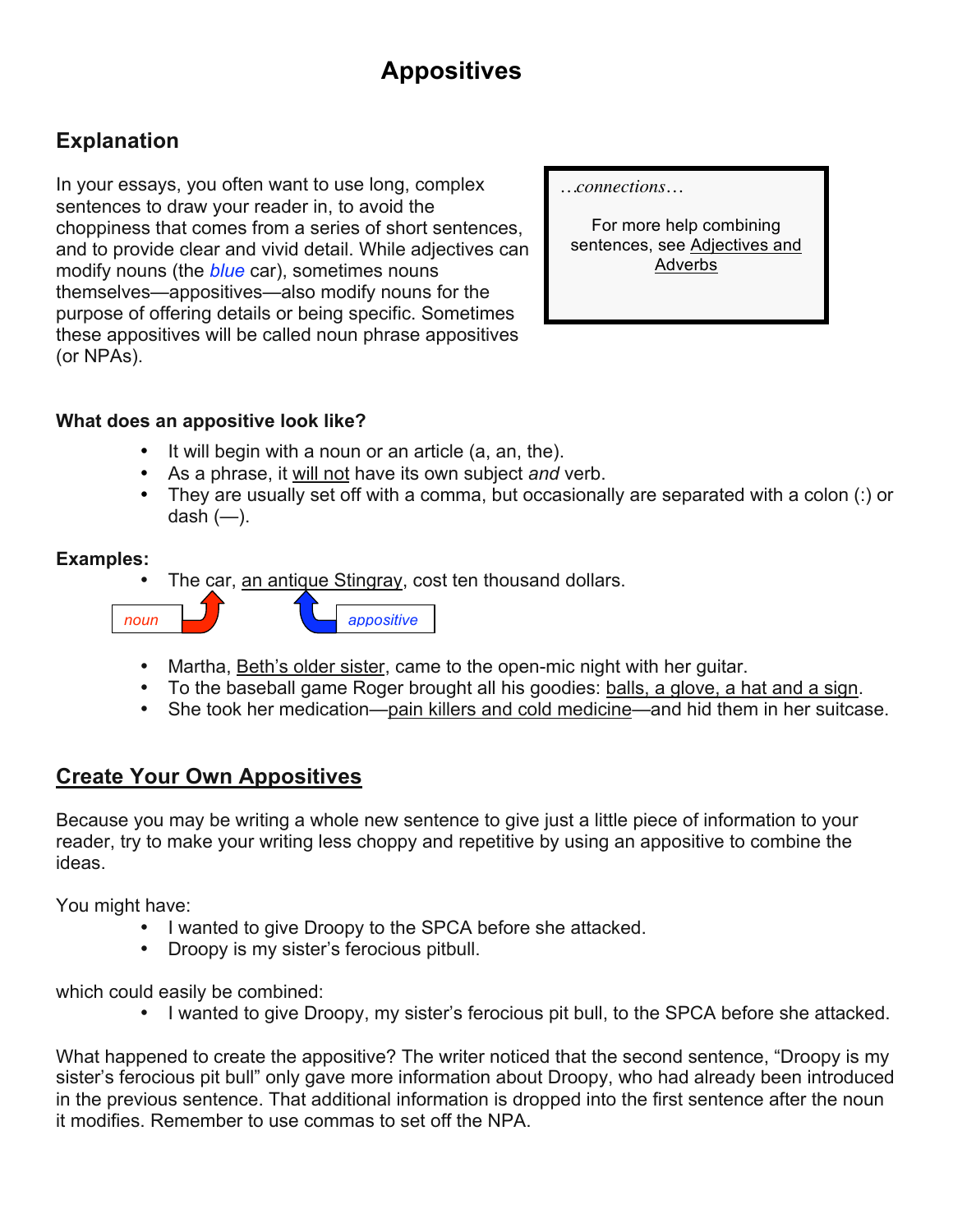## **A Note on Colons and Dashes**

You may be wondering when a colon or dash is appropriate to set off an NPA. Most of the time a comma will do just fine. Sometimes, though, you will wish to call more attention to the information in apposition—draw the reader's eyes to it—and in those instances, a dash (which is made with *two* hyphens "—") may do the trick. A colon is usually used when the NPA is a series or list of items ("I brought her favorite fruit: apples, oranges and peaches.")

#### **Exercise 1 – Noun Phrase Appositives – Sentence Combining**

Combine the following sentences using NPAs.

Example: I want to take the painting to the museum for donation. The painting is a Van Gogh.

CORRECT: I want to take the painting, a Van Gogh, to the museum for donation.

- 1. The lunch was cheap, served cold, and brought an hour late. The lunch was a bowl of soup.
- 2. Maxwell's car topped fifty miles per hour—but barely. His car was a sleek Corvair.
- 3. The student body voted "no" on the resolution even though it would have benefited them explicitly. The student body is a confused group of adults whose only interest in common was the college's location.
- 4. The pilot was stranded for twelve hours inside of his jet. The pilot was a former Air Force mechanic. His jet was a Cessna Skylane.
- 5. I want to speak on the important subjects. The important subjects are philosophy, linguistics and chemistry.
- 6. After six long years Alec finally achieved his lifelong goal. The goal was a scholarship to a good college.
- 7. Even though you're willing to forfeit the prize, I think you should wait a week or two—until you know you won't need the money. The prize would be my salary for a whole year.
- 8. The bear came to our tent, peeked in, and went on his merry way. The bear was a sleepy grizzly.
- 9. Camped around the fire, each of us stared at the night sky. The fire was a glowing source of warmth. The night sky was a bowl full of sparkling stars.
- 10.Mrs. Peterson warned us that we would have only one more day to hand in the assignment. Mrs. Peterson is my least favorite teacher.